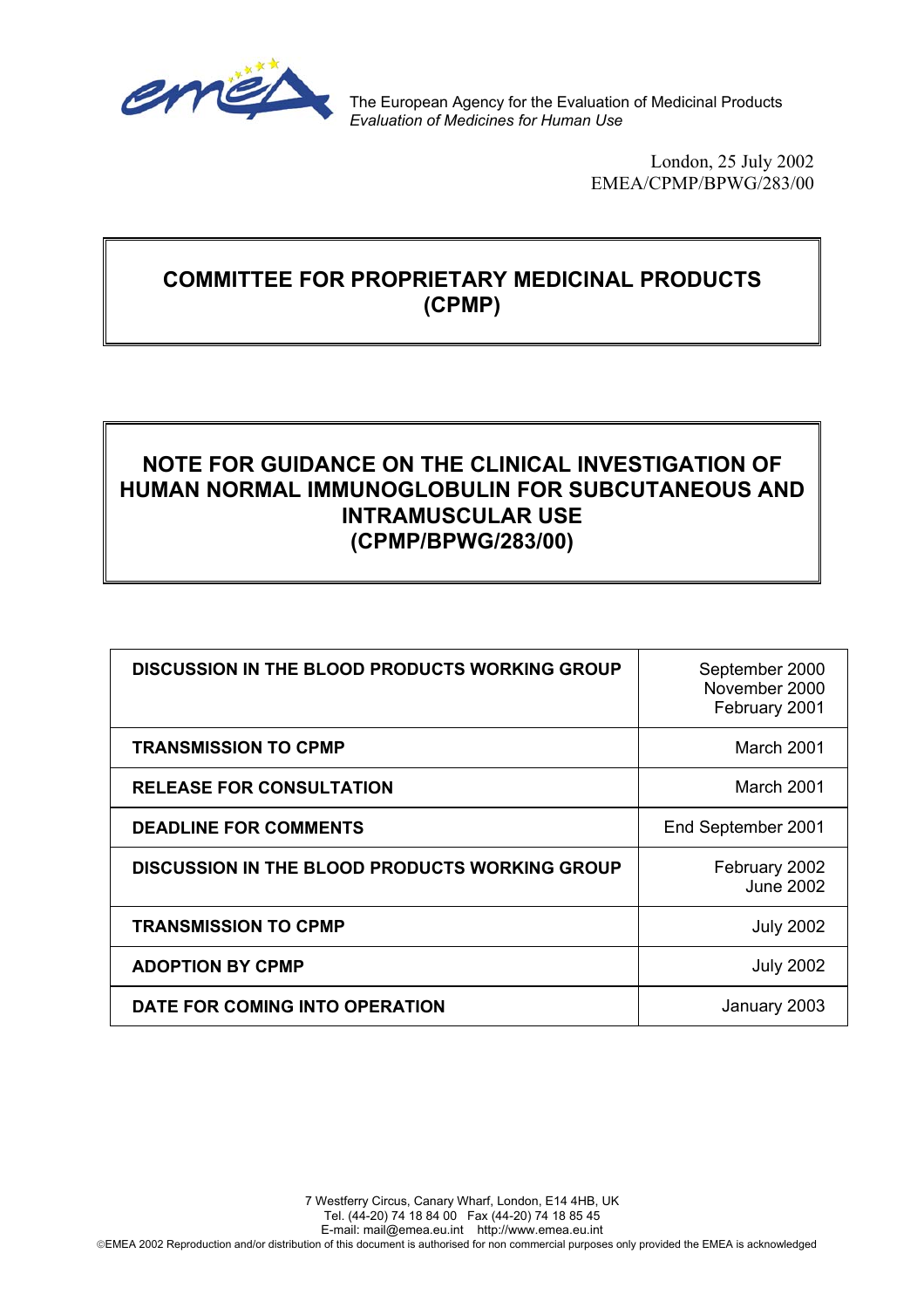# NOTE FOR GUIDANCE ON THE CLINICAL INVESTIGATION OF HUMAN NORMAL IMMUNOGLOBULIN FOR SUBCUTANEOUS AND INTRAMUSCULAR USE

## **TABLE OF CONTENTS**

| 1. |      |      |                                                                                                                                                                             |  |
|----|------|------|-----------------------------------------------------------------------------------------------------------------------------------------------------------------------------|--|
|    | 1.1  |      |                                                                                                                                                                             |  |
|    | 1.2. |      |                                                                                                                                                                             |  |
|    |      |      |                                                                                                                                                                             |  |
|    |      |      |                                                                                                                                                                             |  |
|    |      |      |                                                                                                                                                                             |  |
| 2. |      |      | PRODUCTS FOR WHICH AN APPLICATION FOR A MARKETING AUTHORISATION IS                                                                                                          |  |
|    | 2.1. |      |                                                                                                                                                                             |  |
|    |      |      |                                                                                                                                                                             |  |
|    |      |      |                                                                                                                                                                             |  |
|    | 2.2. |      |                                                                                                                                                                             |  |
|    |      |      | 2.2.1. Replacement therapy in primary immunodeficiency syndromes and in myeloma or chronic<br>lymphatic leukaemia with severe secondary hypogammaglobulinemia and recurrent |  |
|    |      | 2.3. |                                                                                                                                                                             |  |
|    |      |      |                                                                                                                                                                             |  |
|    |      |      |                                                                                                                                                                             |  |
| 3. |      |      | <b>CHANGE IN THE MANUFACTURING PROCESS OF AUTHORISED PRODUCTS:</b>                                                                                                          |  |
|    | 3.1  |      |                                                                                                                                                                             |  |
|    |      |      |                                                                                                                                                                             |  |
|    |      |      |                                                                                                                                                                             |  |
|    | 3.2. |      |                                                                                                                                                                             |  |
|    | 3.3. |      |                                                                                                                                                                             |  |
|    |      |      |                                                                                                                                                                             |  |
|    |      |      |                                                                                                                                                                             |  |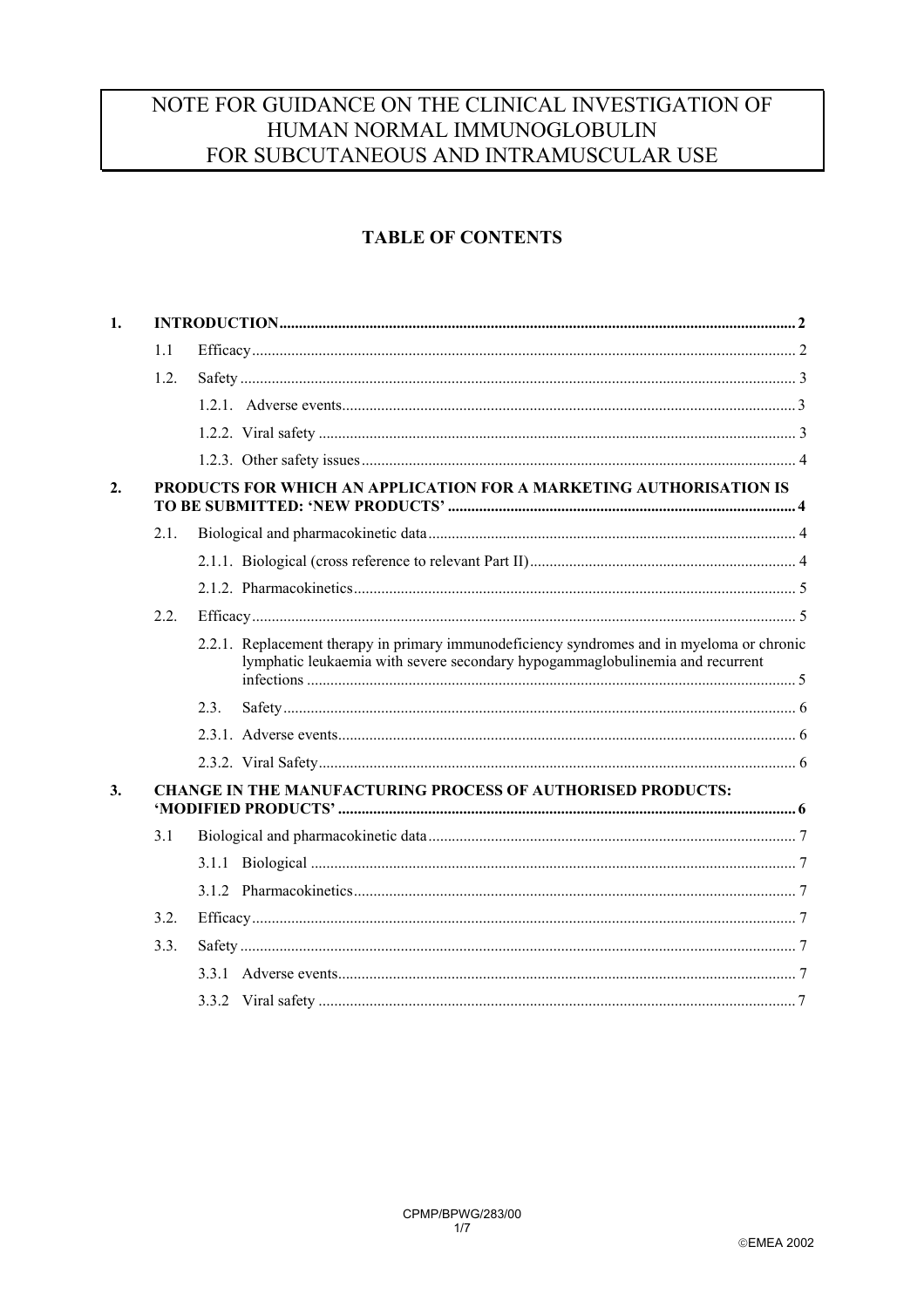## **1. INTRODUCTION**

In 1952 Bruton identified the first case of antibody deficiency and introduced IgG replacement therapy. Initially this normal immunoglobulin therapy was given by intramuscular injection (IMIg). Later, due to modifications of the manufacturing process, immunoglobulin preparations could be administered intravenously (IVIg). Nowadays, the established indications for the use of normal immunoglobulins are the substitution of antibodies and immunomodulation in auto-immune-related illnesses. For the majority of these patients, treatment is based on IVIgs, which have almost completely replaced IMIgs.

However, in the last ten years IMIg preparations were re-introduced for clinical use as subcutaneous applications (SCIg), as the subcutaneous route offers the advantage of being applicable in the home setting. The main indication therefore, is primary immunodeficiencies, where the therapy regimen remains more or less constant and predictable, once the patients have attained steady state IgG serum levels. Initial treatment (i.e. until reliable steady state IgG serum levels are reached) is usually performed by a clinician using IVIg or SCIg. After carefully selecting suitable patients (guardians) for home therapy and a specified training period, the treatment can be continued at home. Subcutaneous home therapy presents a well tolerated treatment, an increase in health-related quality of life for the patient and reduces the costs in the healthcare sector. In addition, compared to the intravenous route very few adverse systemic reactions have occurred; the need for venepuncture is circumvented, which is a particular advantage in children with poor venous access and the efficacy in maintaining normal range serum IgG levels has been demonstrated in various studies.

This Note for Guidance describes the information to be documented when an application for a marketing authorisation for normal immunoglobulin for subcutaneous/intramuscular use (SC/IMIg) is made, including biological data, clinical trials and patient follow-up. These data are required for:

- 1. products for which an application for a marketing authorisation is to be submitted, referred to as "new products" in the text and
- 2. authorised products where significant change in the manufacturing process has been made (e.g. additional viral inactivation/removal steps or purification procedures), referred to as "modified product" in the text.

The clinical trials described in this Note for Guidance should be performed according to the ICH Note for Guidance on Good Clinical Practice (CPMP/ICH/135/95).

This Note for Guidance does not cover specific immunoglobulins.

IMIg preparations which fulfil the Ph. Eur. specification as to the anti-HAV content of at least 100 IU/ml can be used in hepatitis A prophylaxis.

# **1.1 Efficacy**

## **Replacement therapy**

Although IgG replacement therapy was initially administered intramuscularly, this route of administration can now be considered outdated as the required doses to achieve adequate trough levels cannot be administered safely or without extreme discomfort for the patient.

Replacement therapy is considered an indication for SC/IMIgs provided that the subcutaneous route is used; a prerequisite being that adequate data on efficacy and safety are submitted.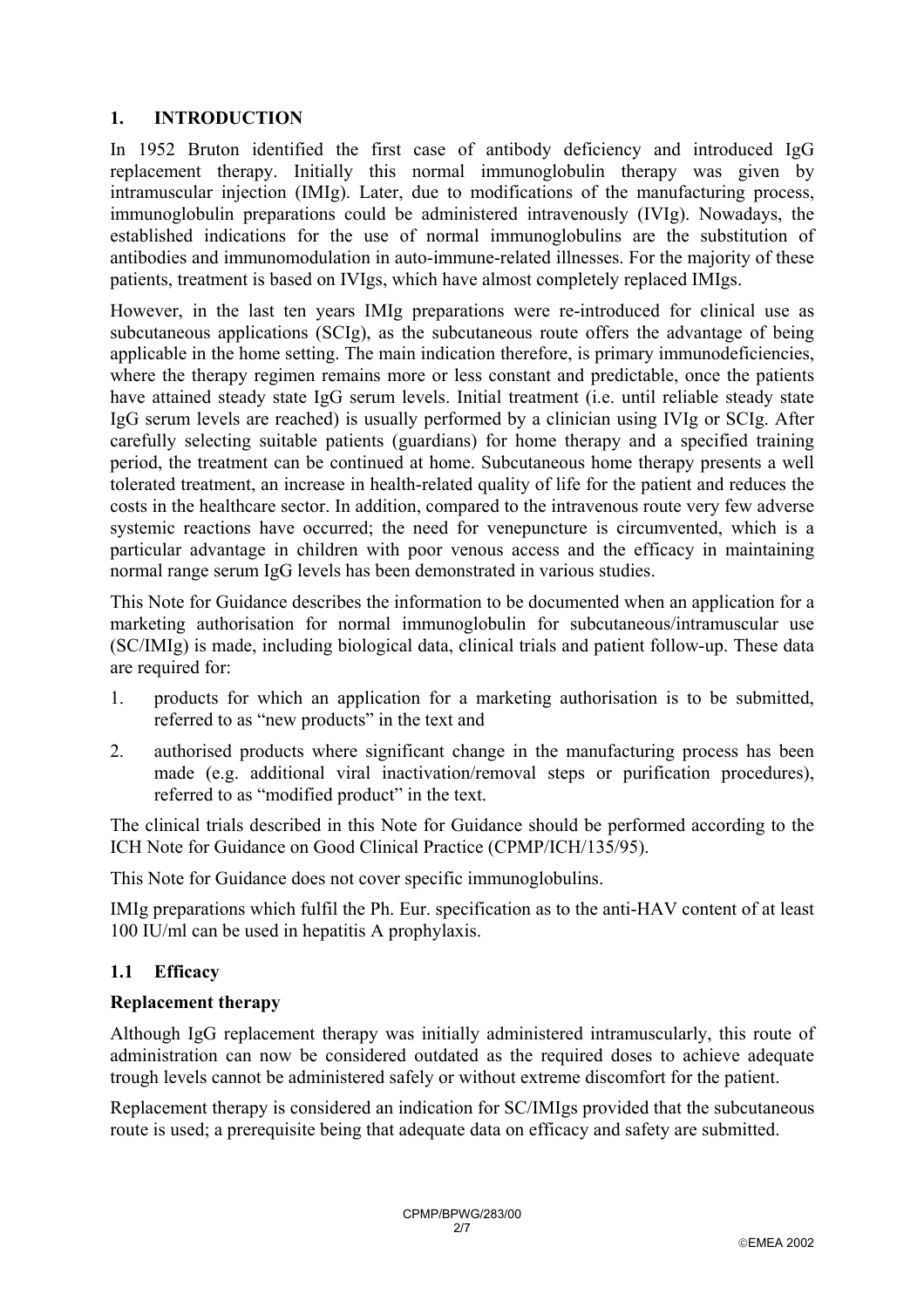In exceptional cases, where intravenous or subcutaneous administration may not be applicable, low doses of SC/IMIg are administered by the intramuscular route. This may however not ensure sufficiently high trough levels.

Replacement therapy is indicated in primary immunodeficiency syndromes such as:

- congenital agammaglobulinemia and hypogammaglobulinemia
- common variable immunodeficiency
- severe combined immunodeficiencies
- IgG subclass deficiencies with recurrent infections

Replacement therapy is also indicated in myeloma or chronic lymphatic leukaemia with severe secondary hypogammaglobulinemia and recurrent infections

Normal immunoglobulin for subcutaneous use in replacement therapy is used in children. Therefore, when applying for approval, data on efficacy and safety in children under the age of 12 years should also be included.

#### **Indications for intramuscular administration**

In the following indications for intramuscular administration, no clinical efficacy data are required:

SC/IMIg with a minimum antibody content for HAV of 100 IU/ml:

- Short term Hepatitis A prophylaxis in travellers who present less than 2 weeks before possible exposure. It is recommended to give the immunoglobulin in combination with a Hepatitis A vaccine.

For long-term hepatitis A prophylaxis, active immunisation is recommended.

- Hepatitis A prophylaxis in persons exposed less than 2 weeks previously .

In other indications, relevant clinical data are required.

#### **1.2. Safety**

#### **1.2.1. Adverse events**

All adverse events in clinical studies must be recorded and reported.

Safety data from trials in indications not claimed in the application can be used as supportive data.

### **1.2.2. Viral safety**

Manufacturers of plasma derived products, including normal immunoglobulin, are obliged to optimise viral safety by three principal complementary approaches:

- rigorous selection of donors and screening of donations, including testing for HBsAg, antibody to hepatitis C virus (HCV) and HIV  $1+2$ ,
- screening plasma pools for HBsAg, antibodies to HCV and HIV 1+2, and HCV RNA by nucleic acid amplification technology (CPMP/390/97, March 1998),
- the use of appropriate viral inactivation/removal methods according to the recommendations in the "Note for Guidance on virus validation studies: the design, contribution and interpretation of studies validating the inactivation and removal of viruses" (CPMP/BWP/268/95, February 1996) and the current edition of the "Note for guidance on plasma-derived medicinal products" (CPMP/BWP/269/95).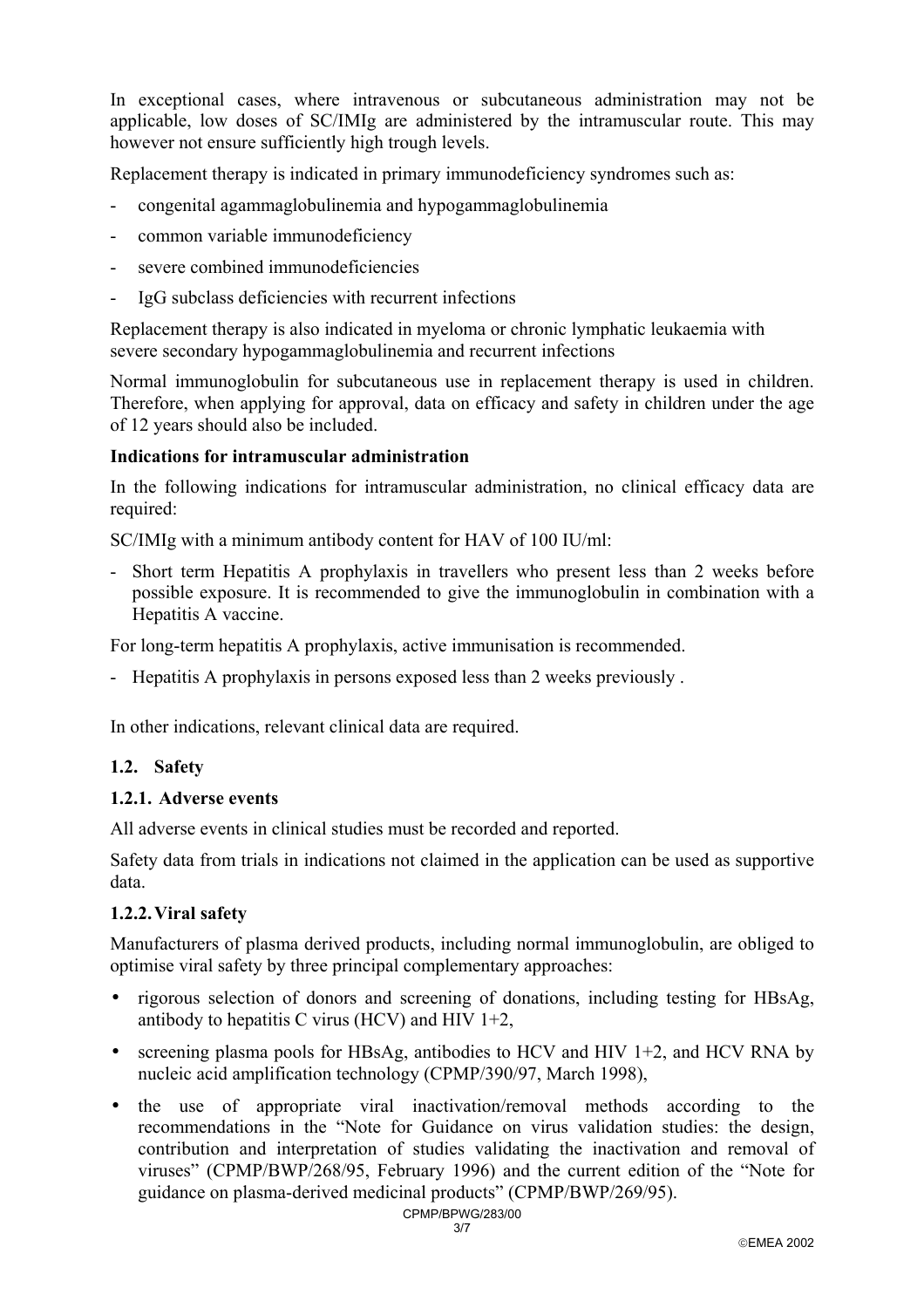The above-mentioned procedures are now considered to be highly effective and demonstrative of the viral safety of the product with respect to enveloped viruses. Therefore it is no longer considered appropriate to use clinical trials to investigate viral safety with regard to enveloped viruses.

These procedures may be of limited value against non-enveloped viruses, such as hepatitis A and parvovirus B19. The safety of the products with respect to non-enveloped viruses cannot currently be adequately evaluated in clinical studies.

The applicant is still required to provide all available data gathered on patients treated with the product in clinical trials. Investigators should continue with their normal clinical practice of monitoring patients. The applicant should demonstrate that there are systems in place to collect information on patients treated with the product and to respond rapidly to any reports on infection with a full investigation.

For products with an entirely novel manufacturing process other principles may apply. These applications should be discussed with the Regulatory Authorities prior to submission.

## **1.2.3. Other safety issues**

The effect of passive transmission of haemagglutinins (anti- A/anti-B) and anti-D should be evaluated in patients receiving high doses of SC/IMIg.

## **2. PRODUCTS FOR WHICH AN APPLICATION FOR A MARKETING AUTHORISATION IS TO BE SUBMITTED: 'NEW PRODUCTS'**

### **2.1. Biological and pharmacokinetic data**

Biological and pharmacokinetic data are the key elements to evaluate activity and safety of SC/IMIg preparations.

### **2.1.1. Biological (cross reference to relevant Part II)**

Adequate documentation with regard to batch-to-batch consistency is provided in Part II of the dossier and should follow the Ph. Eur. monograph. However, specific data are needed to support the pharmacodynamic and therapeutic activities as well as the safety profile of the SC/IMIg preparation. These data should thus be summarised along with the cross-reference to Part II, in Part IV of the dossier.

For the values not defined in the Ph. Eur. monograph 0338, ranges and/or limits are to be defined.

## **i) Biological characteristics**

### **General**

IMIgs are required to have a protein concentration of 160 g/l with a minimum immunoglobulin content of 90% and contain at least two antibodies (one antiviral and one antibacterial) for which an international standard is known and whose concentration has increased ten-fold compared to the original material.

- molecular size distribution: quantification of monomers, dimers, fragments, polymers and aggregates.
- impurities (proteins IgA, IgM, IgE, other)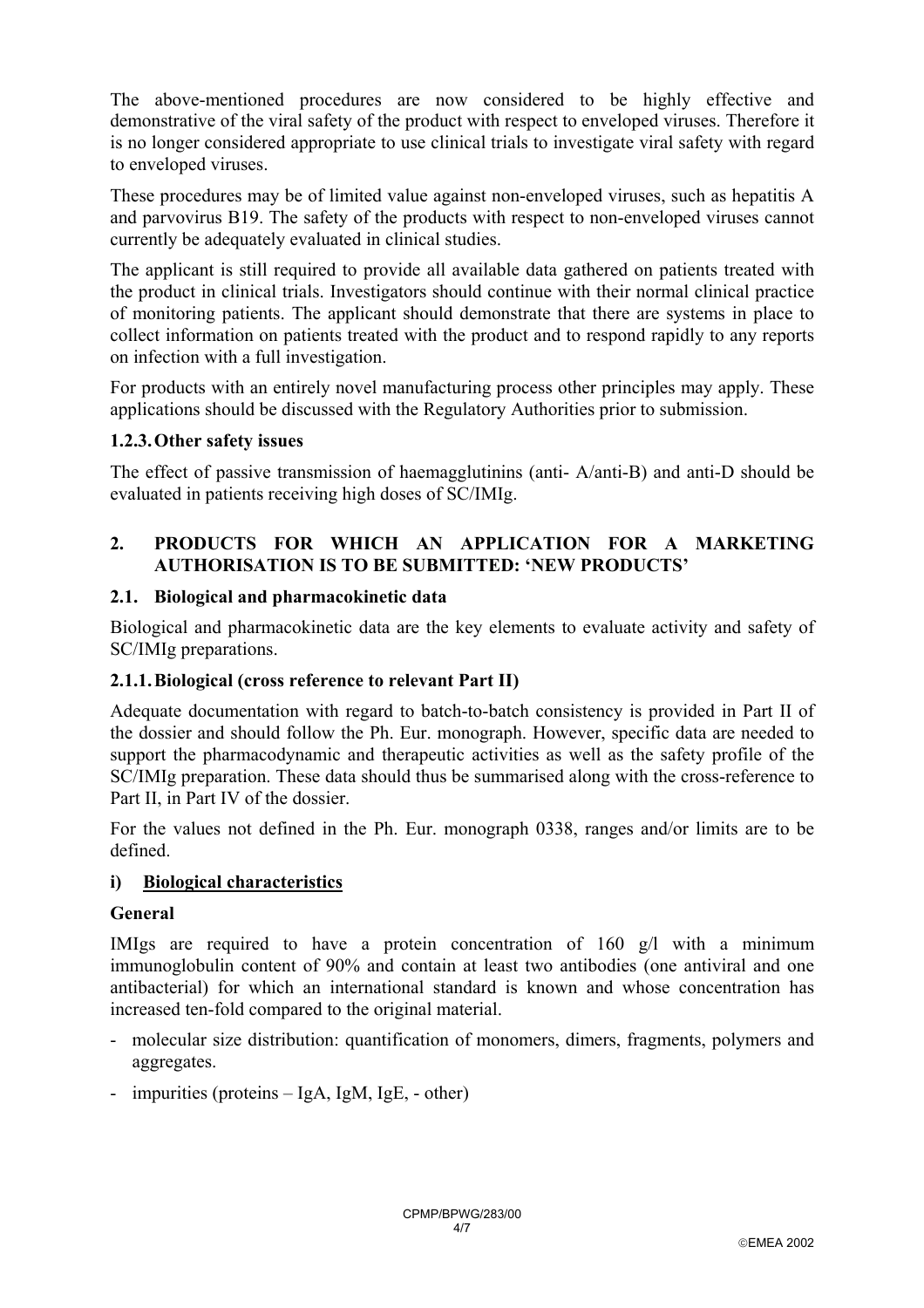## **For pharmacodynamic and therapeutic activity**

- Distribution of IgG subclasses
- Content of clinically relevant antibodies:

Bacteria, such as: *C. diphtheriae*; *H. influenzae* type B; *S. pneumoniae, S. pyogenes.*

Viruses, such as: hepatitis A and B; cytomegalovirus; varicella-zoster; measles; rubella; parvovirus B19; poliomyelitis virus type I,

For products with clinical indications for prophylaxis of Hepatitis A:

antibody content of at least 100 IU/ml (hepatitis A),

## **Other**

- Anti-A and anti-B haemagglutinins
- Haemolysins (usually anti-A and anti-B)
- Anti-D antibodies

## **ii) Biological activity**

- *In vivo* and/or *in vitro* quantification of neutralising antibodies (depending on the claimed neutralising activities)
- Fab and Fc functions (functional integrity): ability to fix complement, opsonisation, phagocytosis, antibody-dependent cell-mediated cytotoxicity (ADCC).

### **2.1.2. Pharmacokinetics**

As described in section 1.1, the use of a SC/IMIg in replacement therapy is considered appropriate provided that the subcutaneous route of administration of the product is used. For this, pharmacokinetic data are essential to support the pharmacological activity and efficacy of the product, and may differentiate one product from another. Therefore, they must be provided in each application dossier when replacement therapy is applied for. Pharmacokinetic data should be derived from patients with hypo- or agammaglobulinemia. Pharmacokinetic data for at least 15 patients, including 10 PID patients should be provided. No crossover study is necessary.

The design of the following pharmacokinetic studies is based on a weekly dosage regimen. If a different dosage regimen is proposed, the study design should be adjusted accordingly.

In patients receiving IVIG or SCIG, trough levels should be documented over a 3 month period prior to the introduction of the new SC/IMIG product. Three months after the introduction of the SC/IMIg, trough levels should be measured every week and treatment intervals recorded in order to obtain data for 6 weeks of the new product's use in steady state. These values should be comparable to those following treatment with the previous product. If this is not the case, a formal pharmacokinetic study will be necessary.

### **2.2. Efficacy**

### **2.2.1. Replacement therapy in primary immunodeficiency syndromes and in myeloma or chronic lymphatic leukaemia with severe secondary hypogammaglobulinemia and recurrent infections**

### i) Subcutaneous administration

Clinical efficacy data must be provided for those patients included in the subcutaneous pharmacokinetic study. In addition, efficacy data should be provided for not less than 10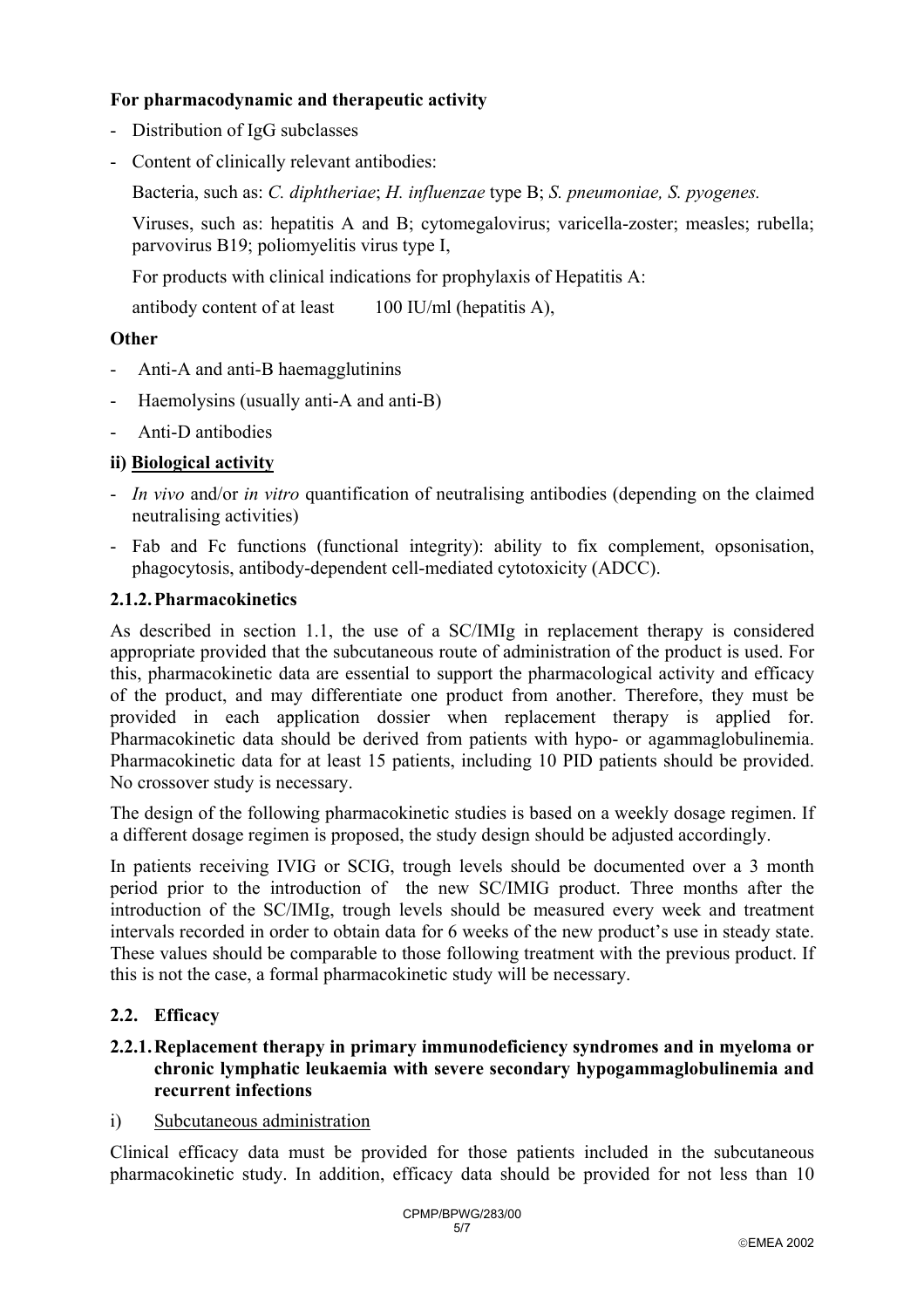children. All patients should be followed over 6 months. This should include data from the home setting.

Patients should be monitored regularly for intervals of administration, clinical data should be documented including infection rate, use of antibiotics and compliance.

Information should be provided on the selection of suitable patients (guardians) and on the length and nature of the training period for home therapy.

ii) Intramuscular administration

No efficacy data are required.

## **2.3. Safety**

## **2.3.1. Adverse events**

All adverse events in clinical studies should be recorded in all patients treated, whatever the indication, and reported in accordance with the ICH Guidelines on "Structure and content of clinical study report", CPMP/ICH/137/95 E3.

Safety evaluation should include

- monitoring of short-term tolerance (blood pressure, heart rate, temperature, respiratory rate, and monitoring of other adverse events) at repeated intervals during and after the first three administrations of the new product to the patients included in the pharmacokinetic studies.
- all adverse events occurring until the end of the study. These should be documented either by the treating physician in the clinical setting or by the patient in the home setting.

Injection site reactions should be documented.

### i) Subcutaneous administration

Data from at least 30 patients, including children, followed for 3 to 6 months should be provided, including patients who are monitored at regular intervals in the home setting and patients monitored in the pharmacokinetic study.

### ii) Intramuscular administration

For hepatitis A prophylaxis all available data should be provided, otherwise post-marketing surveillance should be instituted, particularly focussing on the short term tolerance

## **2.3.2. Viral Safety**

Compliance with CPMP recommendations with regard to viral safety under 1.2.2 above is necessary for all plasma derived products and is verified by information supplied in Part II of the dossier.

A pre-treatment serum sample from each patient included in the clinical trials should be stored at -70°C for possible future testing.

## **3. CHANGE IN THE MANUFACTURING PROCESS OF AUTHORISED PRODUCTS: 'MODIFIED PRODUCTS'**

Changes in the manufacturing procedures may lead to significant changes in the product and may thereby alter the structure of the immunoglobulin and its activity.